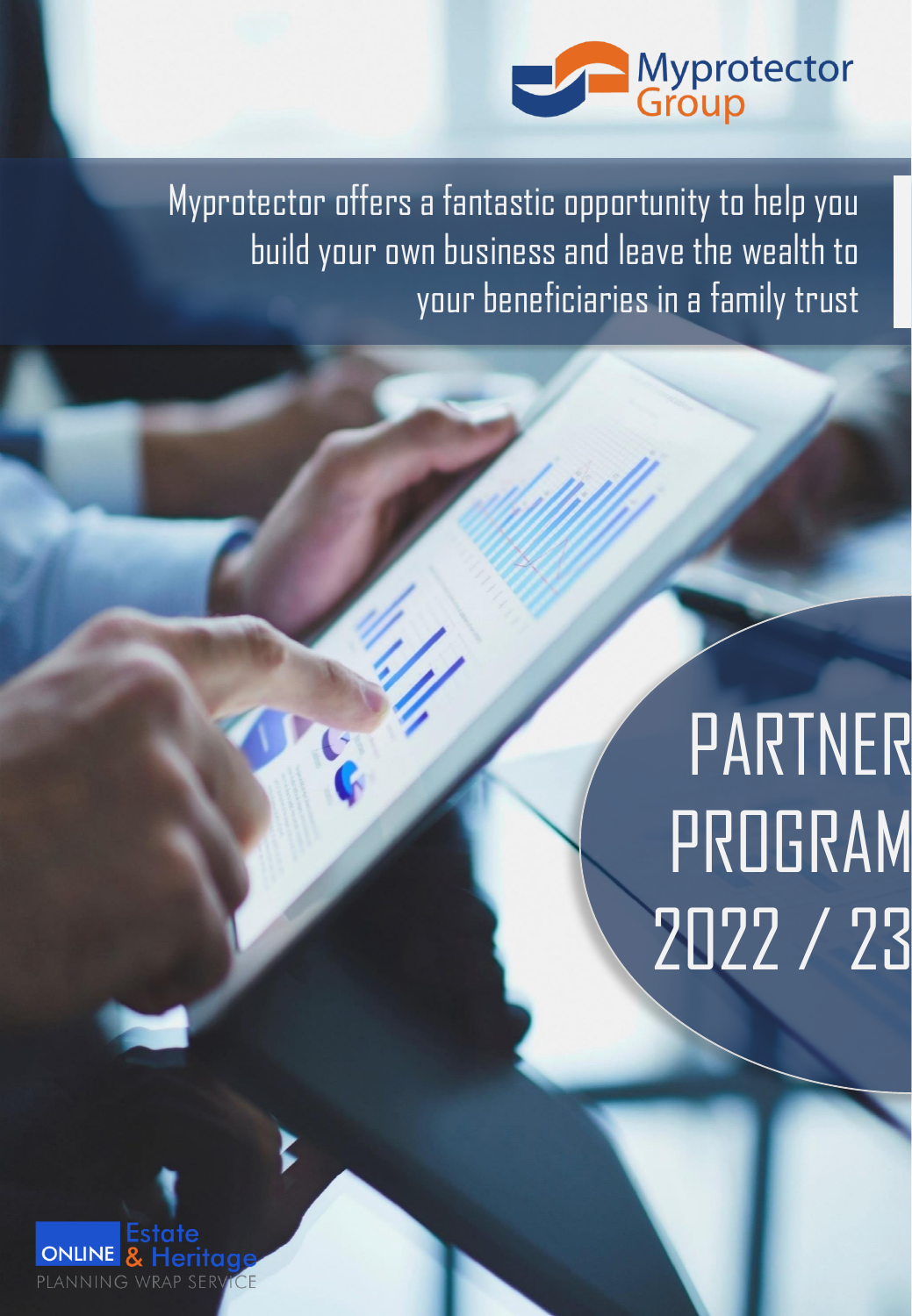# Business partner remuneration

### **PARTNERSHIP REMUNERATION**

All Myprotector partners will earn revenues for people who subscribe to any of our services through their partner code. Your revenue is guaranteed each year as long as the introduced person continues to pay their fees and as long as you are an active paying member yourself.

#### **REMUNERATION SCALES**

Myprotector Group commission is calculated using the following scales:

| <b>1st YEAR COMMISSION</b> | <b>2nd YEAR COMMISSION</b> | 3rd YEAR and ONGOING COMMISSION  |
|----------------------------|----------------------------|----------------------------------|
| 20% API subscription fee   | 20% API subscription fee   | 20% API subscription fee ongoing |
|                            |                            |                                  |

#### **PAYMENT**

We pay 20% of the API (annual premium income) subscription fee in the first year and every year thereafter as long as the member continues to be a subscriber without lapsing their membership fees.

Myprotector is not subject to the regulations of the Financial Sector Conduct Authority.

#### **For example**,

#### **1st Year & ongoing**

A Myprotector benefit was issued on new business with a premium of R240 for an effective date 1 January 2022. Myprotector commission =  $(R240 \times 12 \times 20\%)$  = R576.

#### **Deceased estate & ongoing**

A Myprotector sales consultant passes away and their existing revenue streams, at the time of passing, gets placed in the Myprotector 'Heritage Preservation Trust'. The business partner's beneficiaries may access the funds for defined reasons.